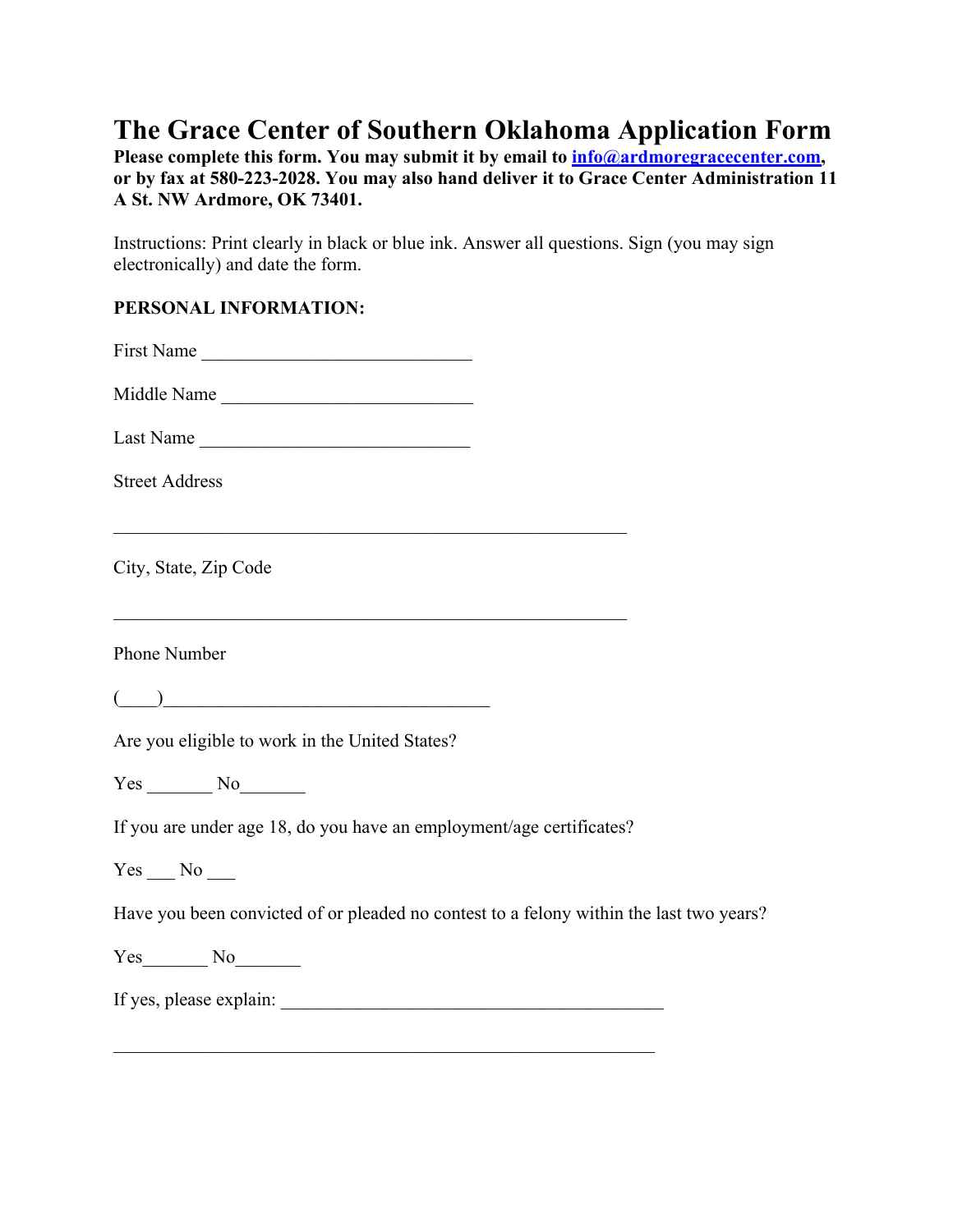#### **POSITION/AVAILABILITY:**

Position Applied For

Days/Hours Available

Monday \_\_\_\_ Tuesday \_\_\_\_\_\_\_ Wednesday \_\_\_\_ Thursday \_\_\_\_\_\_\_ Friday \_\_\_\_\_\_\_ Saturday \_\_\_\_ Sunday \_\_\_\_

Hours Available: from \_\_\_\_\_\_\_ to \_\_\_\_\_\_

What date are you available to start work?

#### **EDUCATION:**

Name and Address Of School - Degree/Diploma - Graduation Date

 $\mathcal{L}_\mathcal{L} = \mathcal{L}_\mathcal{L} = \mathcal{L}_\mathcal{L} = \mathcal{L}_\mathcal{L} = \mathcal{L}_\mathcal{L} = \mathcal{L}_\mathcal{L} = \mathcal{L}_\mathcal{L} = \mathcal{L}_\mathcal{L} = \mathcal{L}_\mathcal{L} = \mathcal{L}_\mathcal{L} = \mathcal{L}_\mathcal{L} = \mathcal{L}_\mathcal{L} = \mathcal{L}_\mathcal{L} = \mathcal{L}_\mathcal{L} = \mathcal{L}_\mathcal{L} = \mathcal{L}_\mathcal{L} = \mathcal{L}_\mathcal{L}$ 

Skills and Qualifications: Licenses, Skills, Training, Awards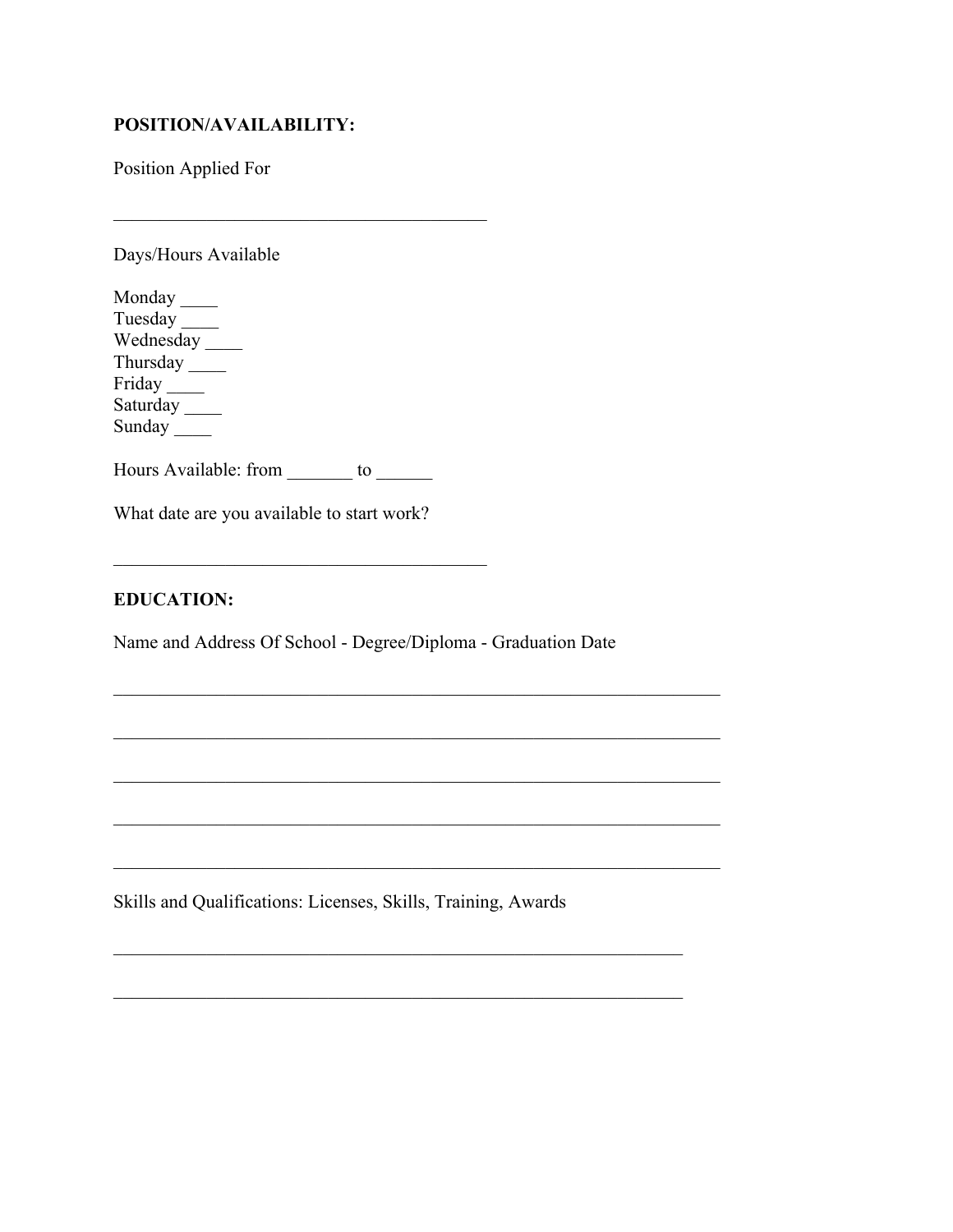## **EMPLOYMENT HISTORY:**

| <b>Present Or Last Position:</b>                            |
|-------------------------------------------------------------|
|                                                             |
|                                                             |
|                                                             |
| Phone:                                                      |
|                                                             |
| Position Title:                                             |
| From: $\qquad \qquad \qquad$ To: $\qquad \qquad$            |
|                                                             |
| <u> 1989 - Johann Stoff, amerikansk politiker (d. 1989)</u> |
| Salary:                                                     |
|                                                             |
| ===========                                                 |
| <b>Previous Position:</b>                                   |
|                                                             |
|                                                             |
| Supervisor:                                                 |
| Phone:                                                      |
|                                                             |
| Position Title:                                             |
| From: $\qquad \qquad \text{To:} \qquad$                     |
| Responsibilities:                                           |